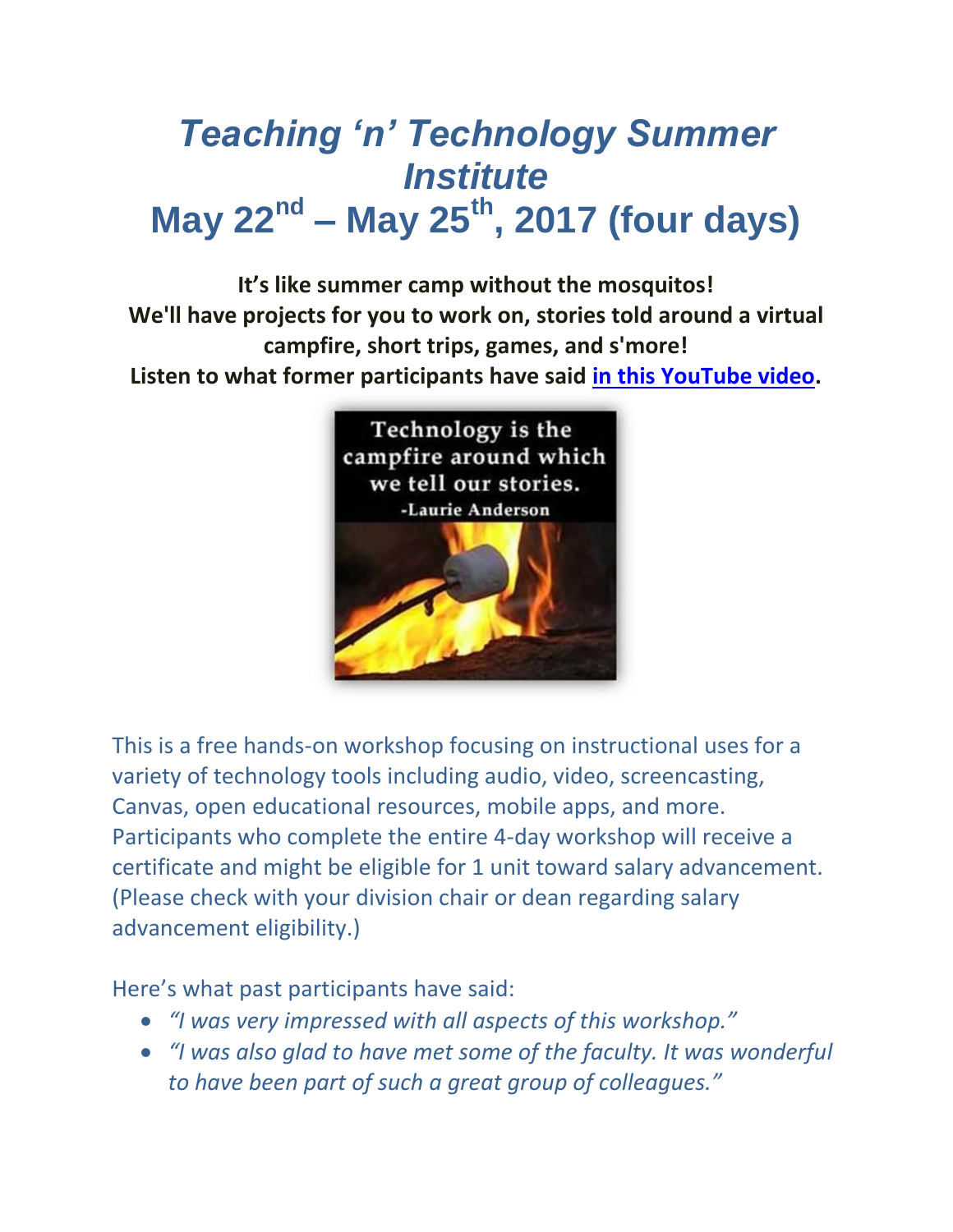- *"I was surprised at just how many new programs and apps exist that can make so many of my tasks as an instructor easier."*
- *"Every topic that was presented was new to me."*

## **To register for this 4 day workshop, send an email to [sphinney@portervillecollege.edu](mailto:sphinney@portervillecollege.edu?subject=TNT%202017) There is limited seating so please don't wait.**

### **TNT Workshop Summary:**

The workshop is designed as a broad survey of technologies that can be incorporated into instruction. It is not realistic to expect to become an expert with any individual technology within the week. Rather, participants should expect to receive introductory exposure to a vast array of technology tools, thus giving them a reference point from which to venture forth and begin their individual explorations. Each participant will work on an individual project as the week progresses. Projects will be showcased at the end, so everyone can learn from each other and offer suggestions for future iterations.

**Participants will come from both Bakersfield and Porterville College. This is an excellent opportunity to learn from a wide spectrum of faculty in various disciplines. The Workshop will take place at the BC campus on two days and at the PC campus on the other two days, so travel will be required. Participants are responsible for their own transportation. Lunch will be provided.**

**Topics to be covered include (subject to change):**

- Digital images
- Audio
- Video
- Screencasting
- Accessibility
- Copyright
- Web tools
- Mobile tools
- Canvas
- CCCConfer
- Open educational resources

#### **Facilitators:**

- Sarah Phinney, M.Ed. Porterville College, Educational Media Design Specialist
- Tracy Lovelace Bakersfield College, Educational Media Design Specialist